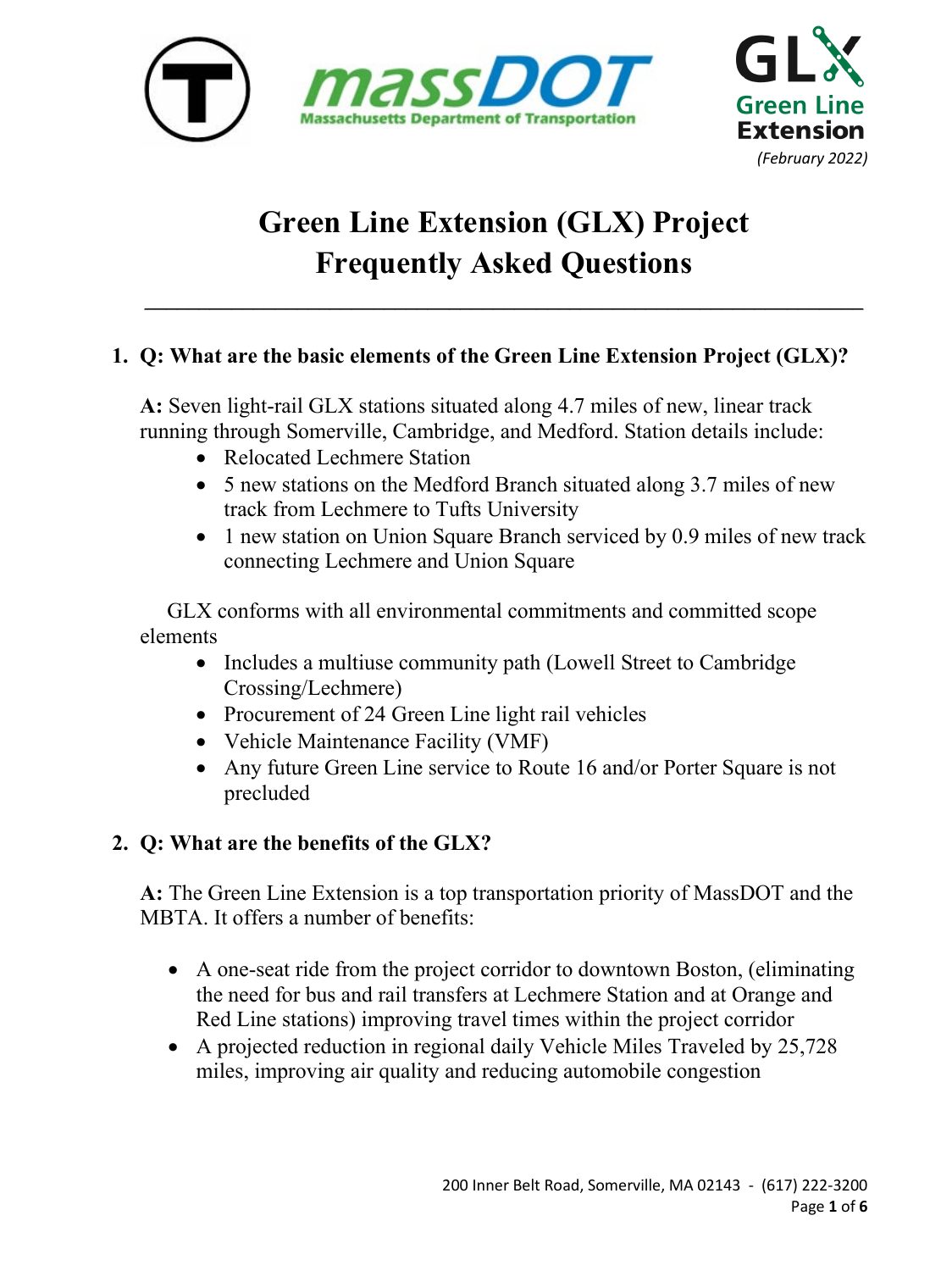



- Daily ridership (boardings and alightings) at the seven Green Line Extension stations of approximately 45,000 by 2030. The majority of those trips will be made beginning in the first year of service on the Green Line Extension
- A commitment to universal access, with new stations that will meet or exceed the Americans with Disabilities Act (ADA) standards
- Operation in existing railroad rights-of-way, reducing the need to purchase local property and minimizing construction impacts
- Mitigation measures that will reduce existing noise and vibration impacts from area railroads

## **3. Q: What is the proposed schedule for GLX?**

- Issue Final Request for Proposal for Design Build, 5/23/17 (completed on schedule)
- Design Build Proposals Due,  $9/28/17$  (completed on schedule)
- Bid Opening/Select Design Build Entity, 11/17/17 (completed on schedule)
- Notice to Proceed to Design Build Entity, 12/20/17 (completed on schedule)
- Project Completion, Summer 2022

## **4. Q: Will there be nighttime work? If so, what noise mitigation measures will be implemented?**

**A:** Yes. Nighttime work is a critical element of GLX construction. Since the majority of the project is located inside of an active railroad right-of-way, the optimal work periods occur when the commuter and freight rails are out of service. Therefore, performing work at night and on weekends—when rail traffic is light or has been suspended—is vital to the completion of the project in a safe, timely, and cost-effective manner.

The GLX Design Build contractor is required to coordinate all nighttime construction activities with the MBTA and municipalities. Activities such as pile driving, drilling, and demolition operations are not allowed between the hours of 10:00 PM and 7:00 AM.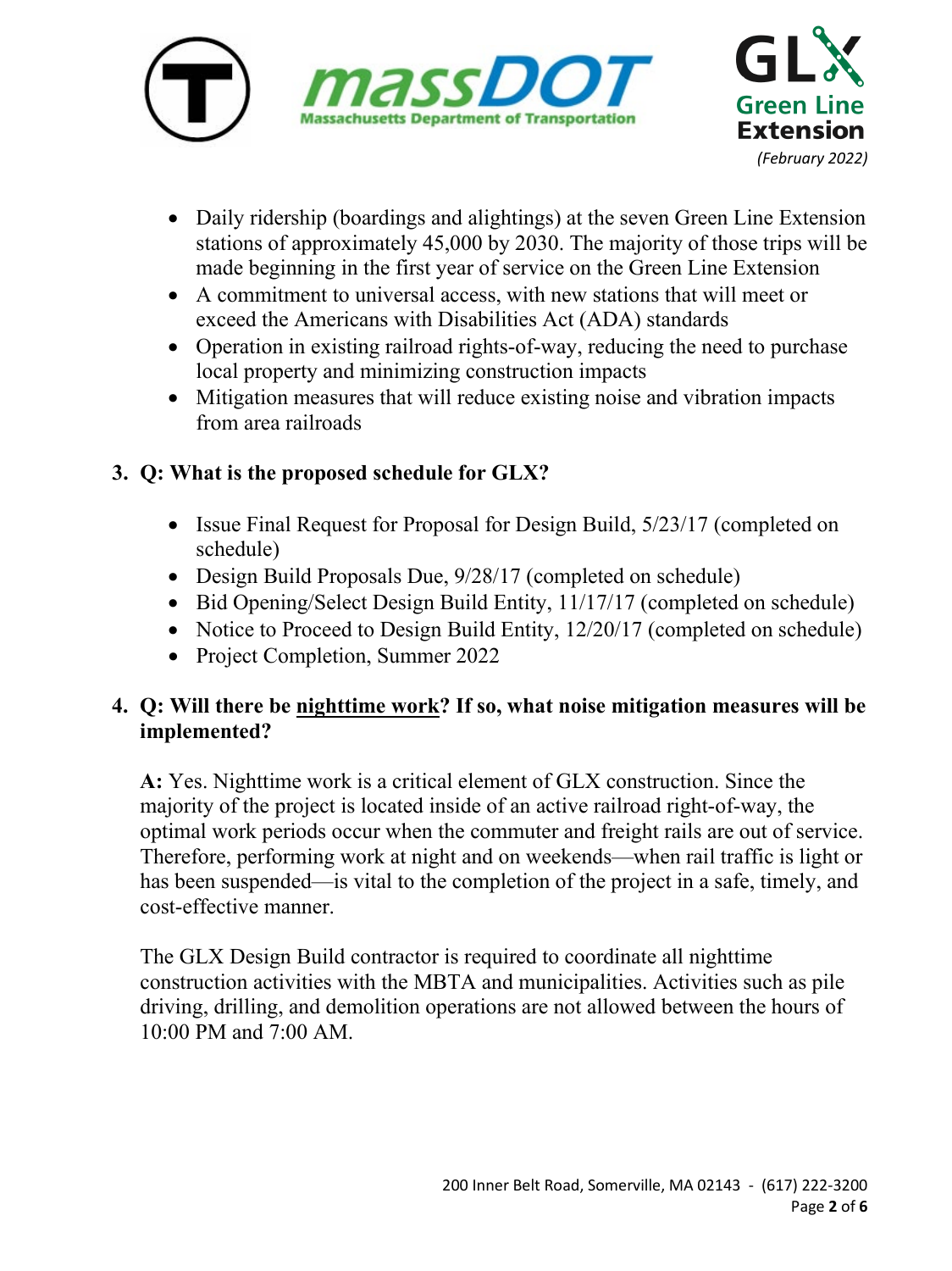



## **5. Q: What rodent control measures are underway to reduce construction impacts in the adjacent residential communities?**

**A:** GLX Constructors (GLXC), the Design-Build Contractor for the Green Line Extension project, began implementing an Integrated Pest Management Plan for the MBTA with a pre-construction rodent survey launched in early April 2018. A1 Exterminators is the pest control contractor performing the abatement. Beginning in April 2018, and continuing throughout the four-year project, rodent control work will be performed on a regular basis from Union Square in Somerville, to Lechmere Station in Cambridge, up to College Avenue in Medford. All abatement measures will be restricted to the right-of-way and project boundary. No abatement measures will be applied on private property.

Whenever possible, A1 will utilize non-pesticide technologies such as trapping and monitoring devices. They will use only US EPA and state approved products for pesticide use. Site/job specific products have and will be selected that pose the lowest potential hazard to humans, domestic pets, and the environment. These products include:

- Mechanical traps
- Rodenticide(s): Weatherblok XT and Fastrac Pellets
- Tamper-resistant bait stations

Havahart traps (for non-rodent control)

## **6. Will there be pre-construction surveys done to protect abutting homes and businesses?**

**A:** Yes. In order to document and protect the existing condition of residential and commercial property along the alignment, the GLX Design Build Contractor is performing photographic and technical survey work in areas adjacent to future work zones. The documentation collected provides property owners and contractors with an important baseline comparison of conditions before and after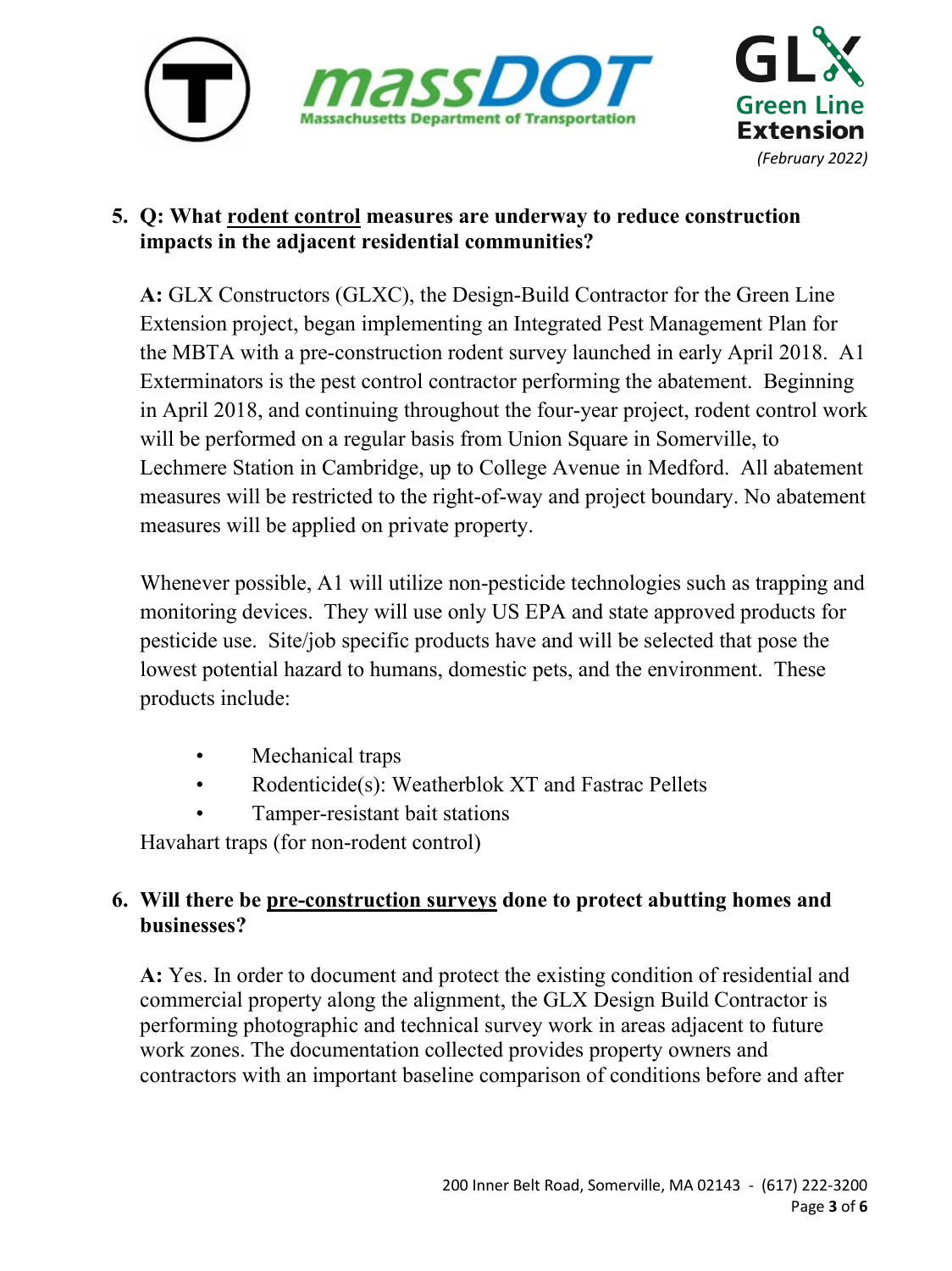



construction. Property owners in areas requiring pre-construction surveys will be notified in advance of scheduled activities.

## **7. Q: What is the alignment for the extended community path?**

**A:** As part of the GLX project, the existing Community Path will be extended from its current terminus at Lowell Street in Somerville to the Lechmere Station/North Point area of Cambridge. Contract specifications require the Design Build Contractor to make the Lowell-to-Lechmere connection along the GLX alignment, but the exact location of the Path will be confirmed later in the design process.

## **8. Q: What is the best way to access the latest information on the project? Who are the chief points of contact for GLX, the MBTA, and MassDOT?**

**A: For life/safety emergencies, please call 911.**

 For urgent GLX construction issues, please call the project hotline at:  $O$  1-855-GLX-INFO (459-4636) For general information, please visit: o [www.greenlineextension.com](http://www.greenlineextension.com/)  For inquiries or more detailed information, please email:  $\circ$  [info@glxinfo.com.](mailto:info@glxinfo.com) For all other GLX, MBTA, or MassDOT issues, please contact: o Terrence P. McCarthy, P.E. MBTA | GLX Deputy Program Manager of Stakeholder Engagement 200 Inner Belt Rd, Suite 325, Somerville MA, 02143 tpmccarthy@mbta.com Office: (617) 222-4166 | Mobile: (617) 913-9638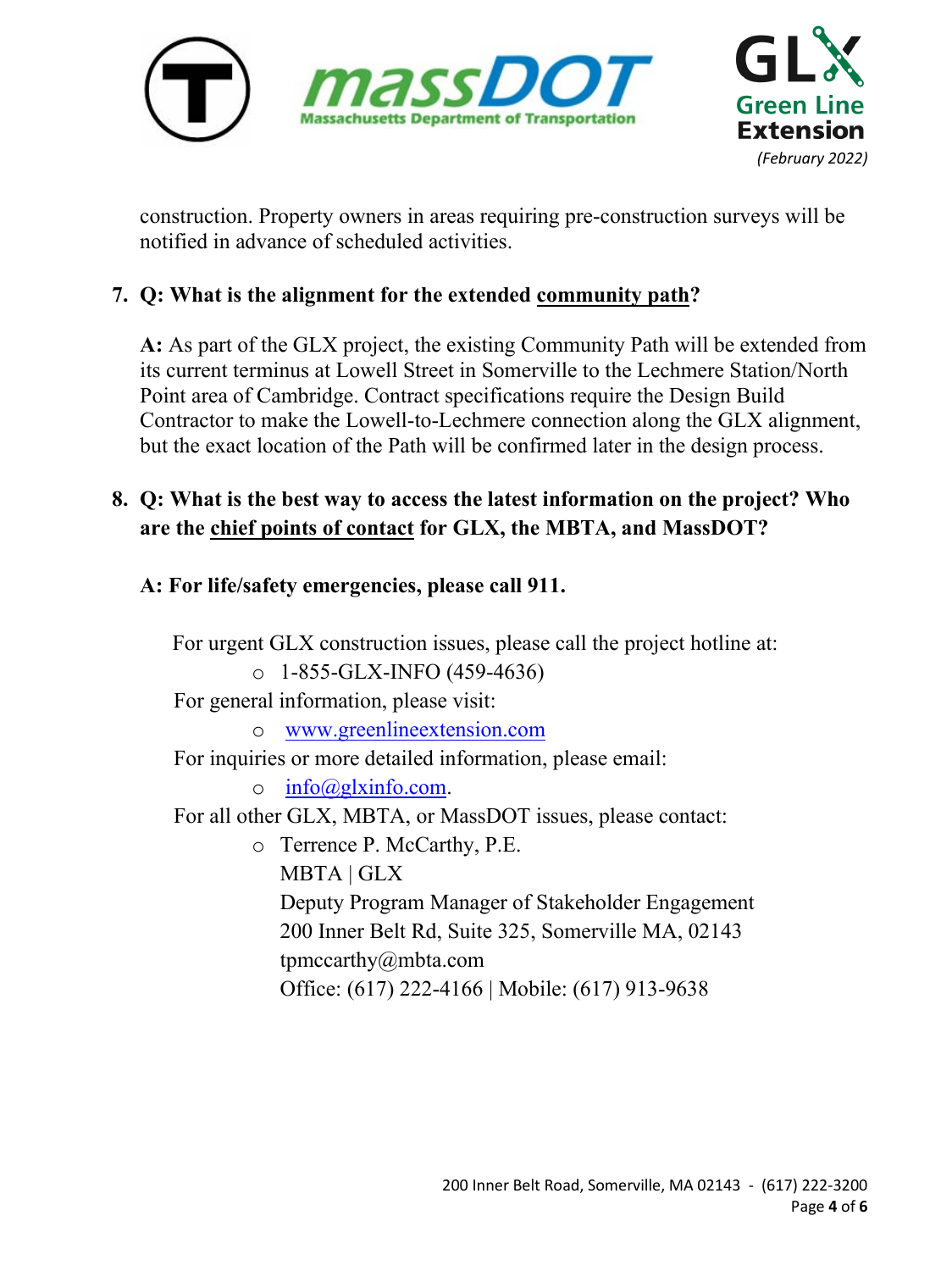



## **9. Q: Is there a social media plan?**

**A:** Yes. The purpose of the project's social/digital media plan is to promote transparency and public awareness in disseminating public information on GLX construction activities and milestones across multiple communication channels. The plan is consistent with the project's commitment to keep the public informed of construction progress and potential impacts in a way that is accessible and convenient.

## **10.Q: Is there an approved arts program for GLX?**

**A:** Yes. The GLX project seeks to contribute to the vibrancy of the communities it will service by investing in a public Art Program. A budget of \$1.0 million has been allocated to be spread among the 7 stations to (a) create a warm and welcoming environment in key areas (b) unify and differentiate station facilities and (c) enhance the connection between station and community.

## **11.Q: What meetings are planned for neighborhood groups?**

**A:** The GLX Project Management Team is open to meeting with a broad range of community advocacy and environmental justice organizations on a regular basis throughout construction. The project team will rely heavily on the members of the Community Working Group to make introductions and develop agendas that are focused and relevant to the needs of specific groups. If you know of a neighborhood group that would benefit by having members of the GLX project team on its agenda, please send us an email at  $info(\partial g)xinfo.com$ .

#### **12. Q: Will there be outreach in the station neighborhoods?**

**A:** Yes. As part of city-wide outreach efforts to engage stakeholders across Somerville, Cambridge, and Medford, members of the GLX Community Working Group have been asked to dedicate a proportionate emphasis on neighborhoods that will host future GLX stations. While all neighborhoods are encouraged to participate in public forums, the Community Working Group process has been